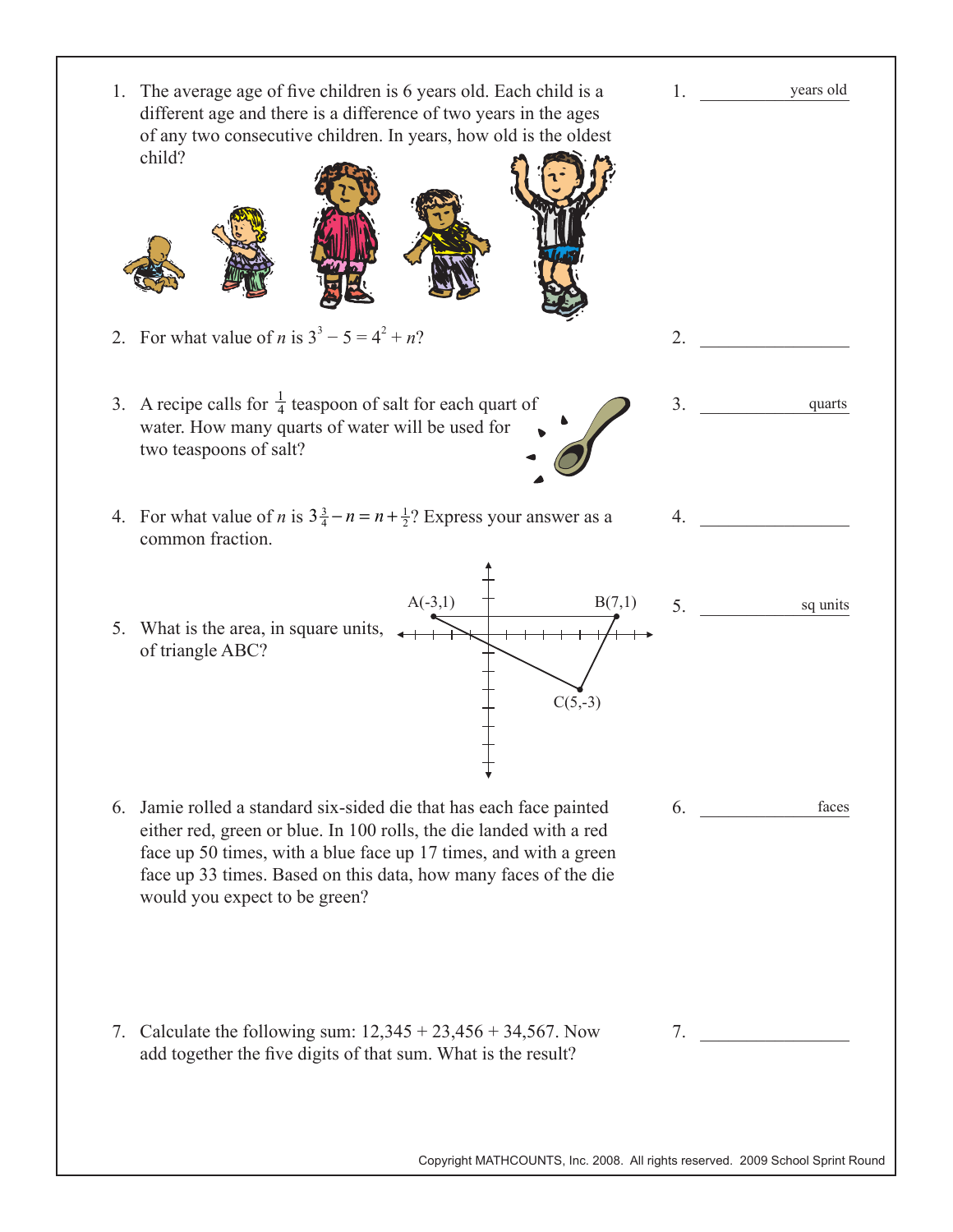| 8. John participated in a science contest. He received<br>3 points for each correct answer but lost 2 points for<br>each incorrect answer. After answering 50 questions,<br>John's score was 95 points. How many questions did<br>John answer <i>incorrectly</i> ?                                                                                                                                                                                                                                                                                                                                                                                                                                                                                                                                                                                                                                | 8. questions    |  |
|---------------------------------------------------------------------------------------------------------------------------------------------------------------------------------------------------------------------------------------------------------------------------------------------------------------------------------------------------------------------------------------------------------------------------------------------------------------------------------------------------------------------------------------------------------------------------------------------------------------------------------------------------------------------------------------------------------------------------------------------------------------------------------------------------------------------------------------------------------------------------------------------------|-----------------|--|
| 9. How many times is the digit 3 written when writing the prime<br>numbers less than 50?                                                                                                                                                                                                                                                                                                                                                                                                                                                                                                                                                                                                                                                                                                                                                                                                          | 9.<br>times     |  |
| 10. Define the operation $\S$ as follows: $a \S b = 3a + 5b$ . What is the<br>value of $7 \n§ 2?$                                                                                                                                                                                                                                                                                                                                                                                                                                                                                                                                                                                                                                                                                                                                                                                                 | 10.             |  |
| 11. The ratio of Zimba's current weight to his<br>weight 3 years ago is 5 to 4. In pounds, what<br>did Zimba weigh 3 years ago if he has gained<br>3.5 pounds since then?                                                                                                                                                                                                                                                                                                                                                                                                                                                                                                                                                                                                                                                                                                                         | 11. pounds      |  |
| 12. Two numbers are said to be "relatively prime" if their greatest<br>common factor is 1. How many integers greater than 10 and<br>less than 30 are relatively prime with 28?                                                                                                                                                                                                                                                                                                                                                                                                                                                                                                                                                                                                                                                                                                                    | 12.<br>integers |  |
| 13. The fifth, sixth and seventh terms of an arithmetic sequence are<br>5, 9 and 13, respectively. What is the sum of the first four terms<br>of the sequence?<br>$\overrightarrow{)}\rightarrow$ $\overrightarrow{)}\rightarrow$ $\overrightarrow{)}\rightarrow$ $\overrightarrow{)}\rightarrow$ $\overrightarrow{)}\rightarrow$ $\overrightarrow{)}\rightarrow$ $\overrightarrow{)}\rightarrow$ $\overrightarrow{)}\rightarrow$ $\overrightarrow{)}\rightarrow$ $\overrightarrow{)}\rightarrow$ $\overrightarrow{)}\rightarrow$ $\overrightarrow{)}\rightarrow$ $\overrightarrow{)}\rightarrow$ $\overrightarrow{)}\rightarrow$ $\overrightarrow{)}\rightarrow$ $\overrightarrow{)}\rightarrow$ $\overrightarrow{)}\rightarrow$ $\overrightarrow{)}\rightarrow$ $\overrightarrow{)}\rightarrow$ $\overrightarrow{)}\rightarrow$ $\overrightarrow{)}\rightarrow$ $\overrightarrow{)}\rightarrow$ | 13.             |  |
| 14. A regular deck of playing cards has four suits (Hearts,<br>Diamonds, Clubs and Spades) with 13 cards of each suit. If<br>one card is randomly selected from a regular deck, what is the<br>probability that the card is a Heart? Express your<br>answer as a common fraction.<br>Copyright MATHCOUNTS, Inc. 2008. All rights reserved. 2009 School Sprint Round                                                                                                                                                                                                                                                                                                                                                                                                                                                                                                                               | 14.             |  |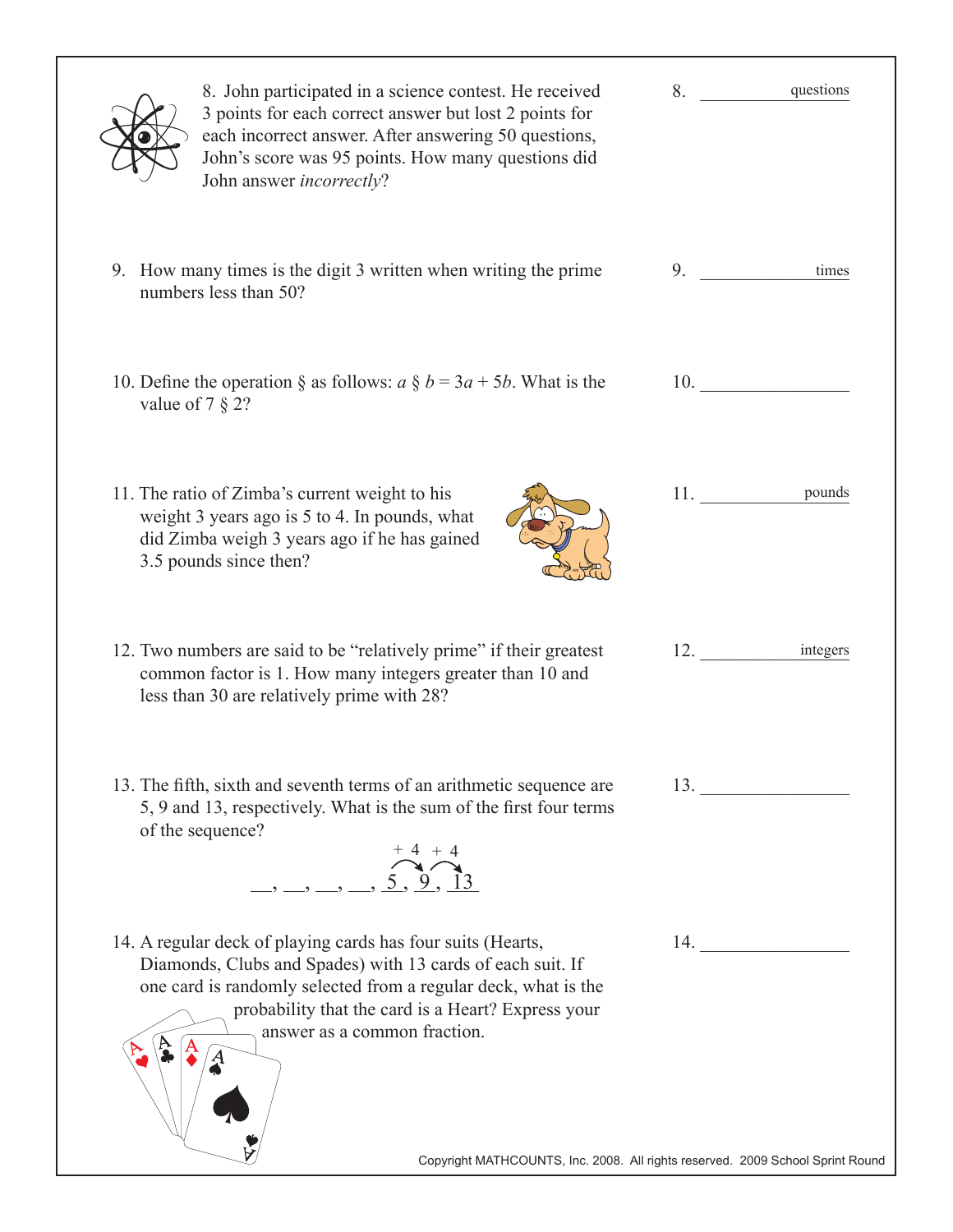| 15. When the first 50 counting numbers are<br>arranged in columns, as shown, what is<br>the sum of all of the counting numbers<br>in column E?                                                                                                                                                          | $2^{\circ}$<br>109<br>8<br>11 12 13 14 15<br>20 19 18 17 16 | 15.                 |
|---------------------------------------------------------------------------------------------------------------------------------------------------------------------------------------------------------------------------------------------------------------------------------------------------------|-------------------------------------------------------------|---------------------|
| 16. Shea made 11 of her first 17 free-throw<br>attempts. What is the minimum number of<br>her next 20 free-throw attempts that she<br>must make for her overall success rate to be<br>at least 80%? Express your answer to the<br>nearest whole number.                                                 |                                                             | 16.<br>attempts     |
| 17. What is the sum of the positive multiples of 13 that are less<br>than 300?                                                                                                                                                                                                                          |                                                             | 17.                 |
| 18. A circular dartboard is divided into regions with various central<br>angles, as shown. The probability of a dart randomly landing in<br>a particular region is $\frac{1}{6}$ . What is the corresponding measure, in<br>degrees, of the central angle of this section of the dartboard?             |                                                             | degrees<br>18.      |
|                                                                                                                                                                                                                                                                                                         |                                                             |                     |
| 19. What is the smallest whole number that has a remainder of<br>1 when divided by 4, a remainder of 1 when divided by 3, and<br>a remainder of 2 when divided by 5?                                                                                                                                    |                                                             | 19.                 |
| 20. A palindrome is a number that reads the same forwards and<br>backwards. The sum of a particular set of three consecutive<br>positive integers is a three-digit palindrome. If the sum is less<br>than 220, what is the greatest possible value for the largest of<br>the three integers in the set? |                                                             | 20. $\qquad \qquad$ |

Copyright MATHCOUNTS, Inc. 2008. All rights reserved. 2009 School Sprint Round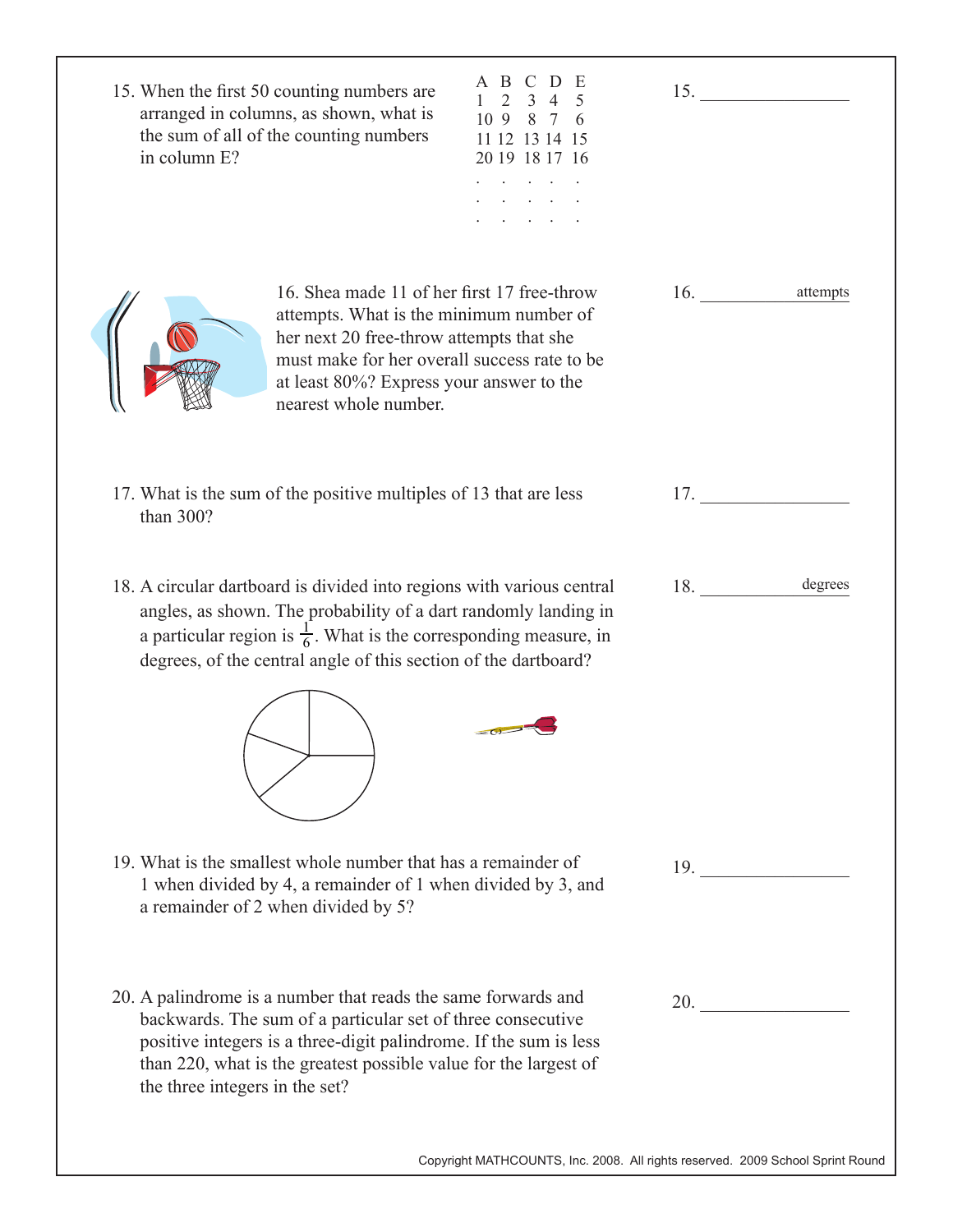